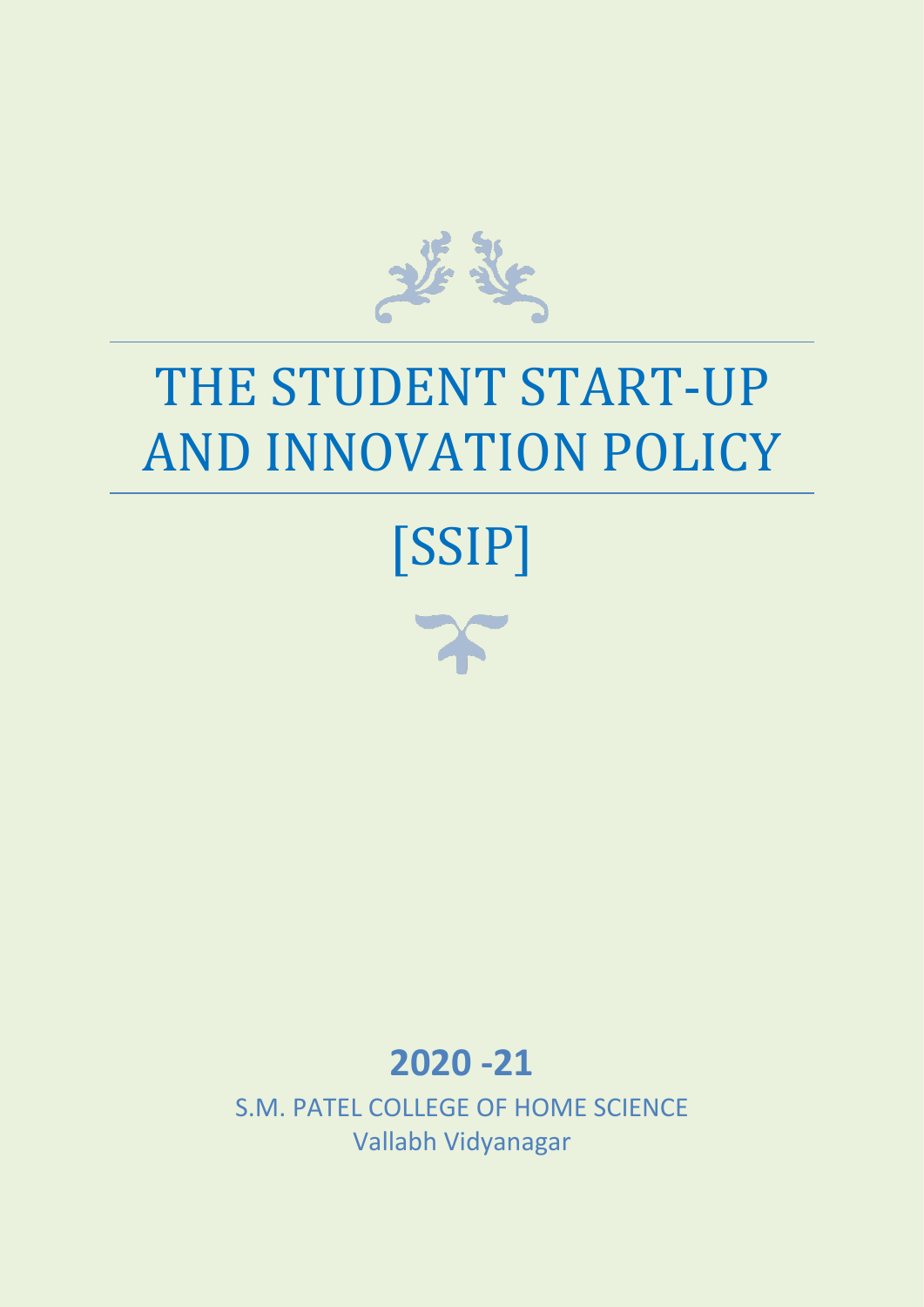### **WEBINAR REPORT - SSIP 02-07-2020**

Student Startup and innovation policy along with the department of Textiles and clothing conducted a online webinar on "Entrepreneurship", on 2<sup>nd</sup> July 2020. Mr. Nilkanthbhai Patel, Coordinator, Centre for Entrepreneurship Development, Anand centre, Govt. of Gujarat was invited as an expert. Approximately 45 third year BSc from Textile and Clothing and F.S.Q.C major subjects participated in the webinar. Mr. Nilkanth Patel briefed students with various schemes, training facilities and financial assistance from government of Gujarat provided to women entrepreneurs aged between 18 to 45 years of age. He also insisted students to join one day orientation programme organized by government of Gujarat for the same.

The event was organised by Ms. Alpana Shah, associate professor. Later on Ms. Nishtha Dave, T.Y.B.Sc.(Textiles and Clothing) underwent 15 days online training for the same, her proposal was selected for assistance but due to her selection in Postgraduate programme at M.S.University , Vadodara she was unable to carry it forward.



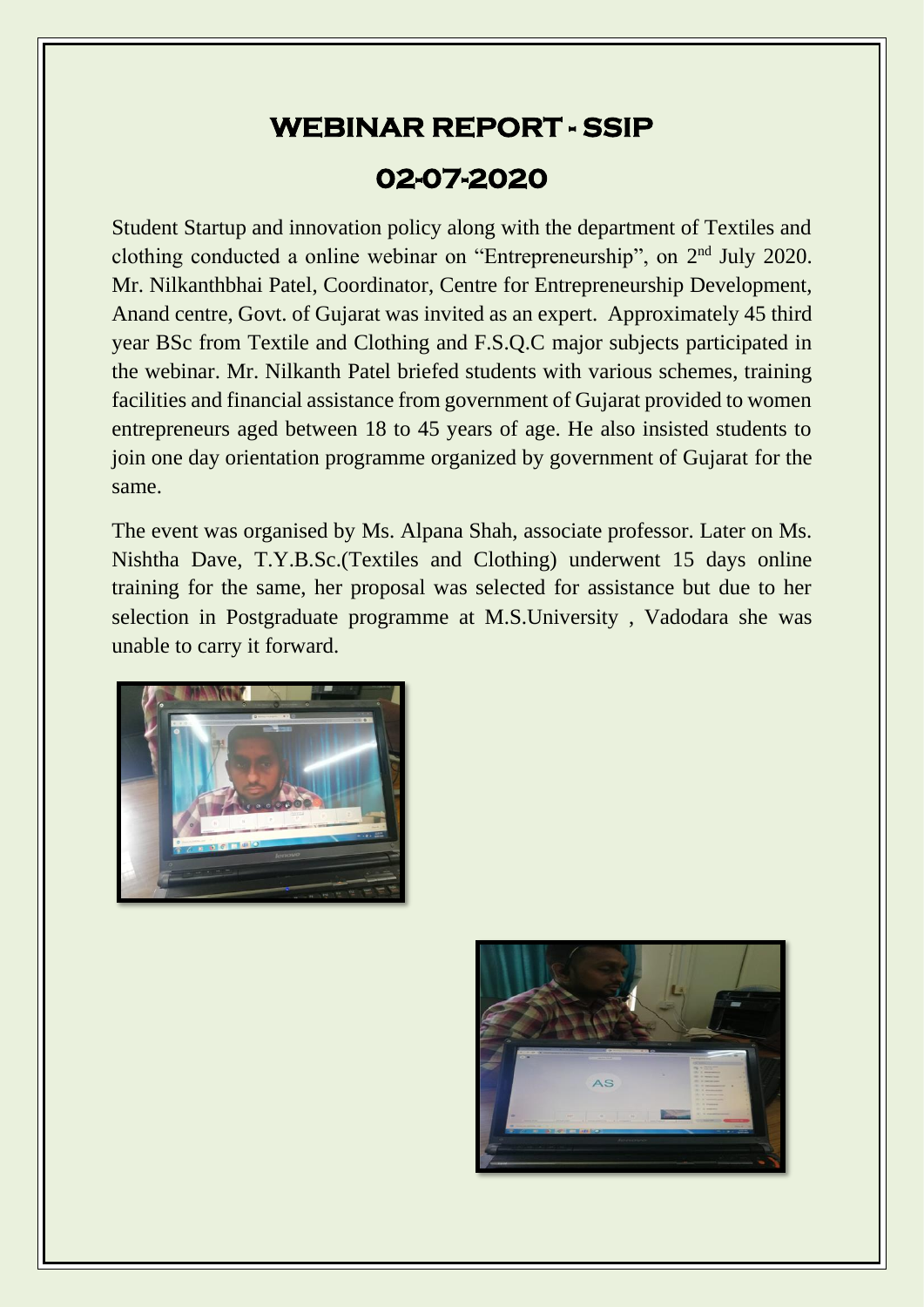#### **WORKSHOP REPORT-SSIP 22-10-2020**

The Student Start-up and Innovation Policy (SSIP), S.M.Patel College of Home Science had organized an online workshop on "Introduction to Social Entrepreneurship" on Thursday, 22nd October 2020 , 12.00 p.m. onwards. The participants were third year 101 students and faculties. Mr. Aditya Raj Gupta from Mahatma Gandhi Institute for rural development was invited as resource person for the workshop. The speakeroriented participants with meaning of social entrepreneurship, need and importance of social entrepreneurship. He also discussed some of the social entrepreneurship initiatives taken at national level. Later on shared an e-form for some ideas of social entrepreneurships from the participants, carried out discussions on those ideas, manner to proceed and how to apply online.

At the end of the session an interactive session with participant ideas on social entrepreneurship was also carried out. The programme was carried out by Ms. Alpana Shah, the SSIP Coordinator and IQAC team of the college.

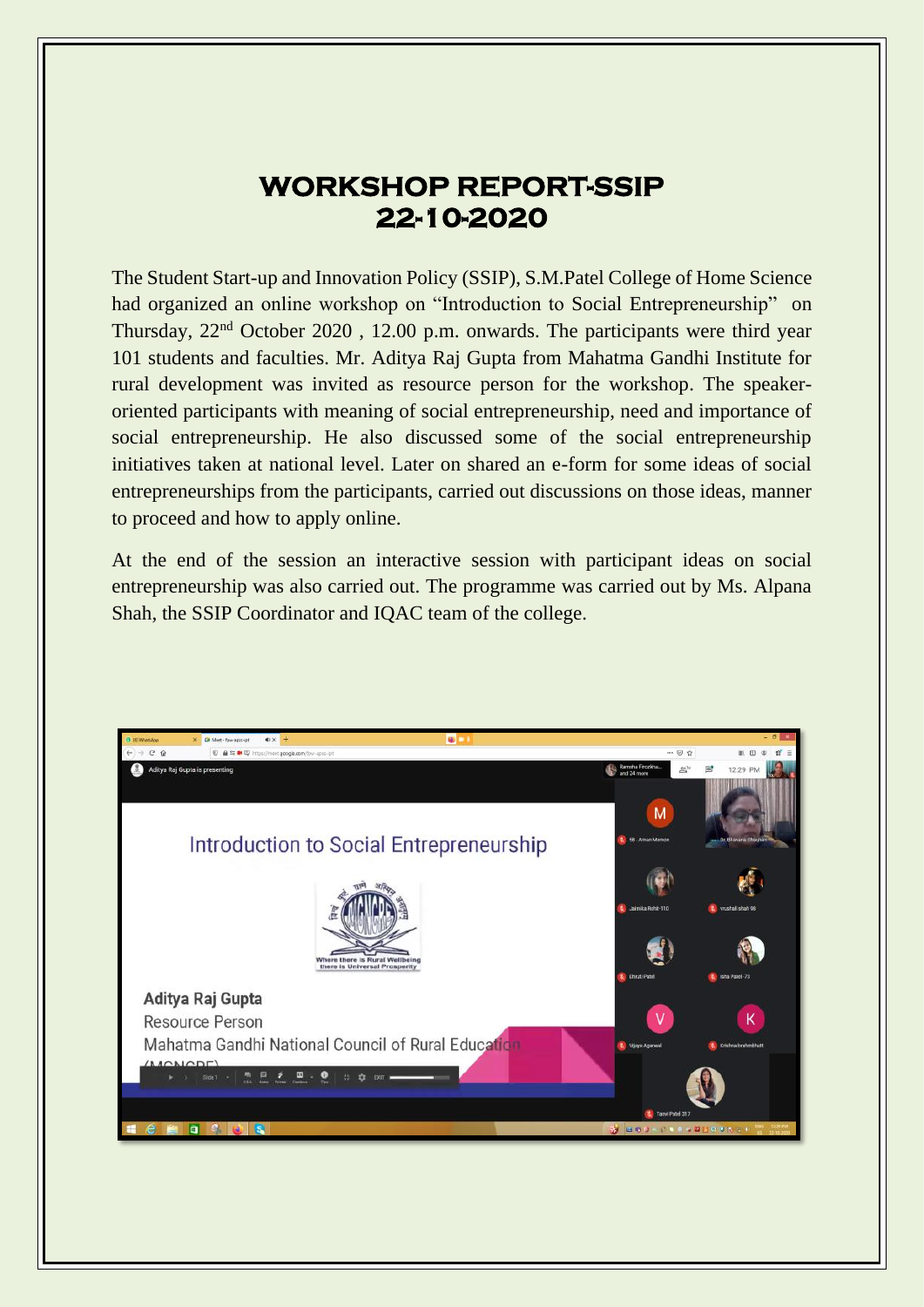